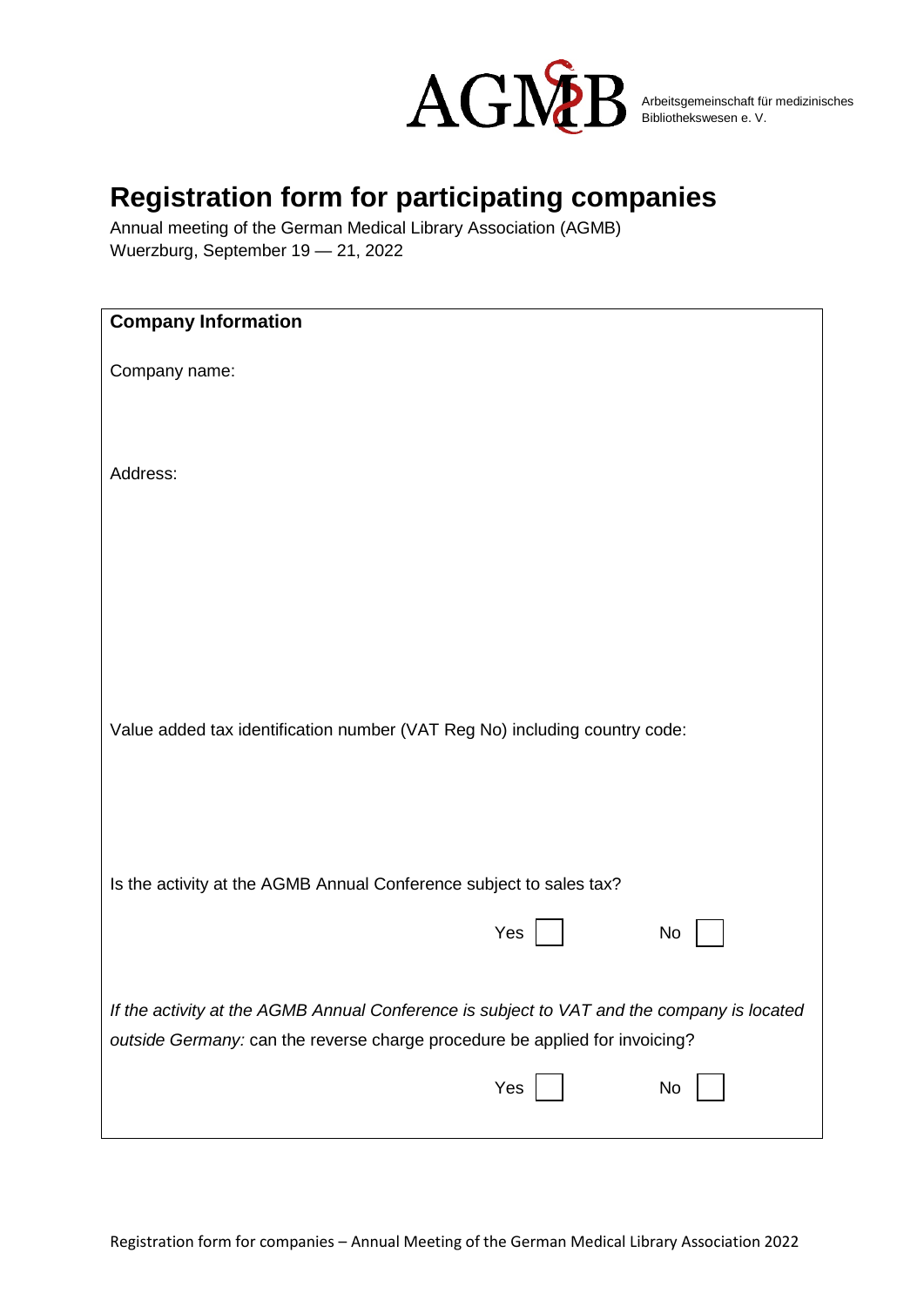

| <b>Stand</b><br><b>Position plan exhibition stands</b>                                                                                                           |
|------------------------------------------------------------------------------------------------------------------------------------------------------------------|
| Fee for each stand: EUR 1,300 plus 19% VAT (incl. conference fee for 2 participants).                                                                            |
| Number of stands desired: 0                                                                                                                                      |
| Preferred stand: no.                                                                                                                                             |
| 1st alternative stand: no.                                                                                                                                       |
| 2nd alternative stand: no.                                                                                                                                       |
| Internet access:<br><b>WLAN</b>                                                                                                                                  |
| Electric power supply needed: Yes<br>No                                                                                                                          |
| Number of connections (220 V): 0                                                                                                                                 |
| Movable wall needed: Yes<br>No                                                                                                                                   |
| Stands will be allocated according to the following priority:<br>1. Main sponsor (priority until 15.2.2022).<br>2. All other stands according to booking receipt |
| <b>Walking Agents</b> (Commercial participants without stand or other forms of participation)                                                                    |
| Fee: EUR 350 plus 19% VAT per person                                                                                                                             |
| Participate as Walking Agent: Yes                                                                                                                                |
| Number of persons:<br>$\overline{0}$                                                                                                                             |
|                                                                                                                                                                  |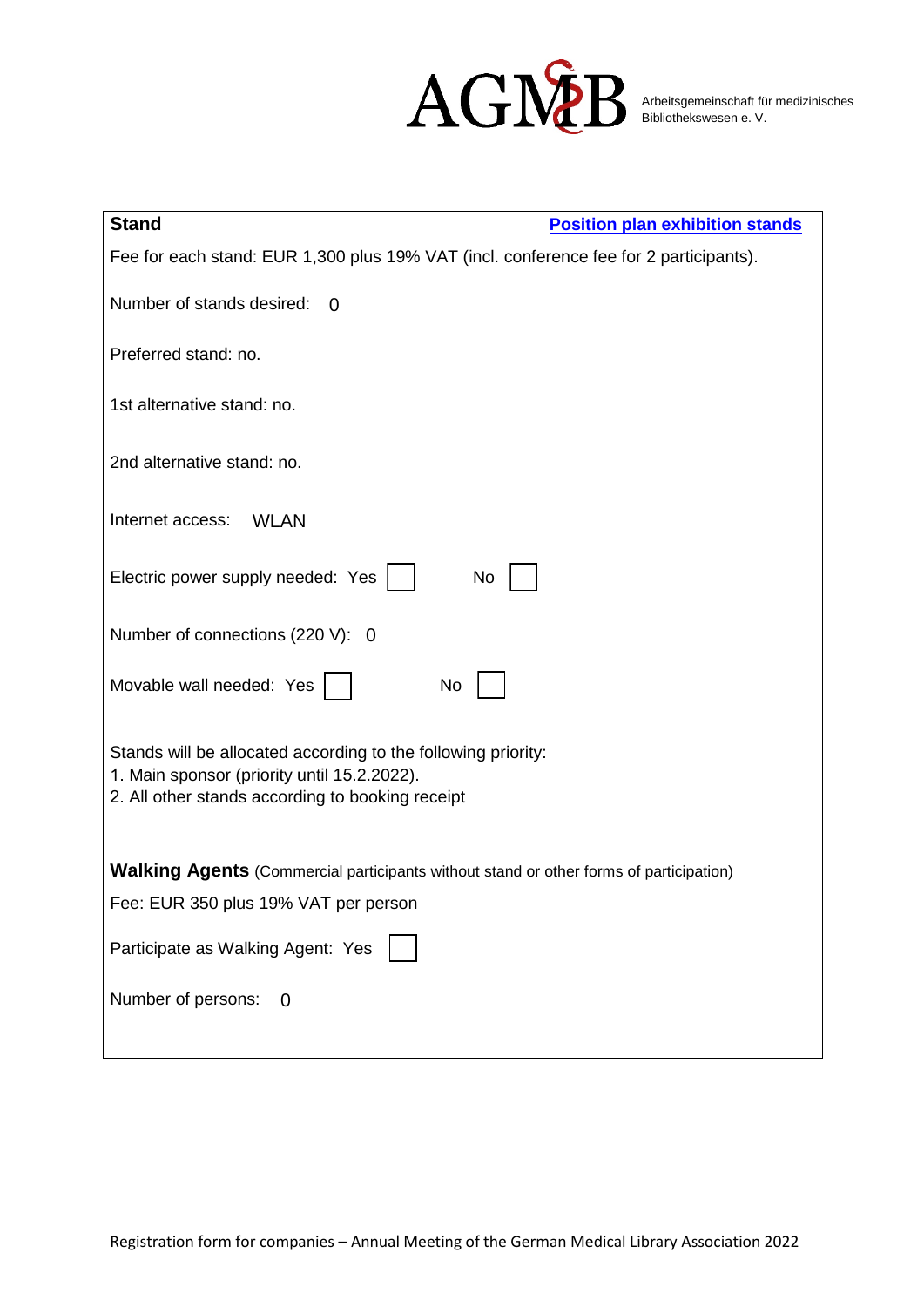

| <b>Product Review</b>                                                             | <b>Review Overview</b> |
|-----------------------------------------------------------------------------------|------------------------|
| Fee: EUR 700 plus 19% VAT (incl. conference fee for 2 participants)               |                        |
| Yes, we would like to register a product review with the following title:         |                        |
| Preferred review: no.                                                             |                        |
| Second choice: no.                                                                |                        |
| Third choice: no.                                                                 |                        |
| Please submit abstract by April 29, 2022 via e-mail to: agmb2022@uni-wuerzburg.de |                        |

| <b>Billing address</b>         |
|--------------------------------|
| Same as in company information |
| Different billing address:     |
|                                |
|                                |
|                                |
|                                |
| <b>Contact person</b>          |
| Ms.<br>Title:                  |
| Name:                          |
| E-Mail:                        |
| Phone:                         |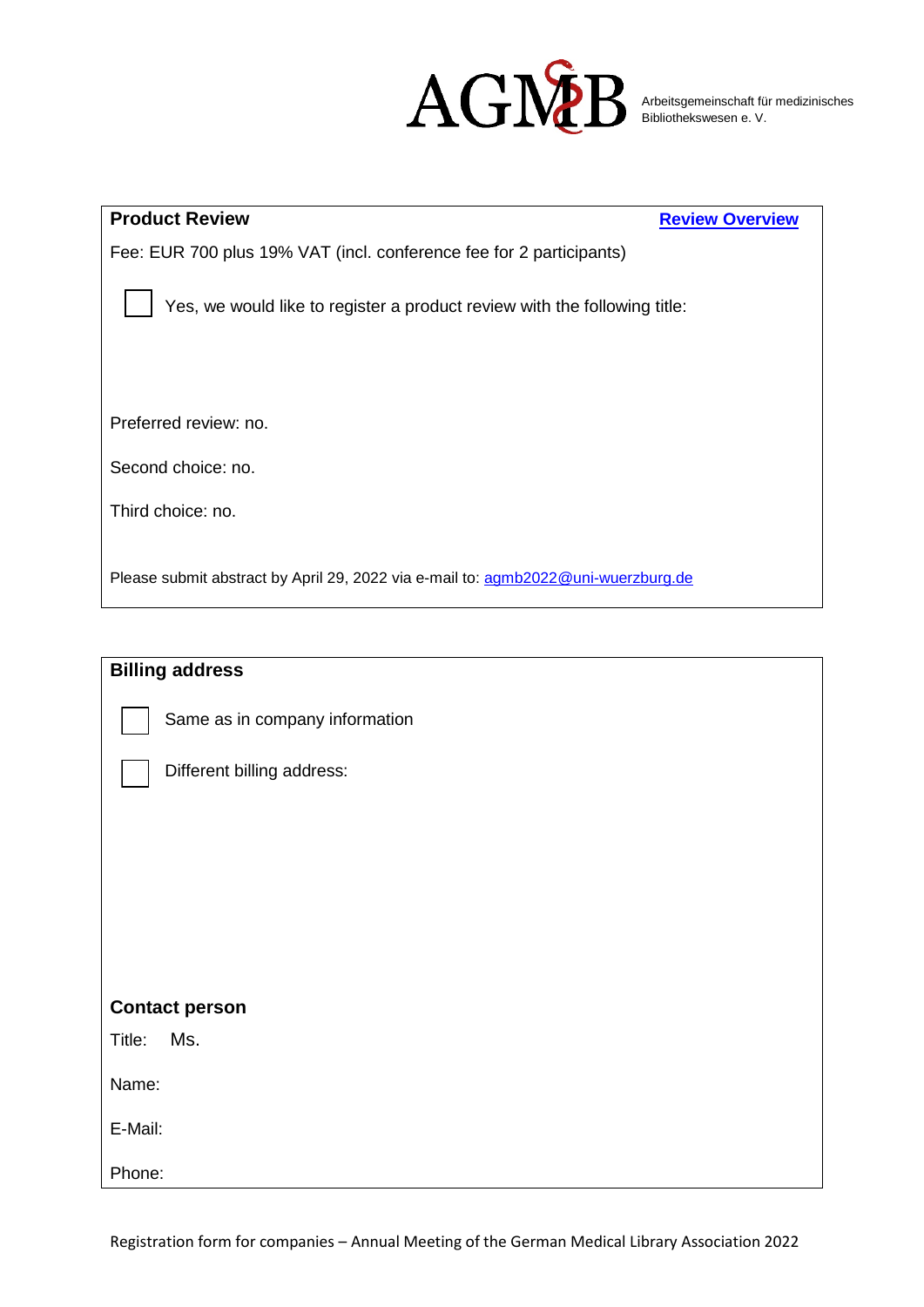

| Participants (if already known; an individual registration is necessary from June!) |
|-------------------------------------------------------------------------------------|
| Ms.<br>Title:                                                                       |
| Name:                                                                               |
| E-Mail:                                                                             |
| Phone:                                                                              |
|                                                                                     |
| Title:<br>Ms.                                                                       |
| Name:                                                                               |
| E-Mail:                                                                             |
| Phone:                                                                              |
|                                                                                     |

We are pleased to present your company logo on the meeting website as well as in the meeting information booklet. Please send a file with your company's name and logo to [agmb2022@uni](mailto:agmb2022@uni-wuerzburg.de)[wuerzburg.de.](mailto:agmb2022@uni-wuerzburg.de)

If you are interested in presenting your company as sponsor of the meeting please refer to the attached information sheet with options and suggestions for sponsoring opportunities and also contact the local committee: [agmb2022@uni-wuerzburg.de.](mailto:agmb2022@uni-wuerzburg.de)

In case of cancellation of booked stands or Product Reviews before June 30, 2022 half of the respective fee will be billed. After this date, the full amount is due and will be billed.

Please scan the signed application form and mail it to [agmb2022@uni-wuerzburg.de](mailto:agmb2022@uni-wuerzburg.de) or send a fax to +49 931 3185970. Our local organizing committee will confirm receipt as soon as possible.